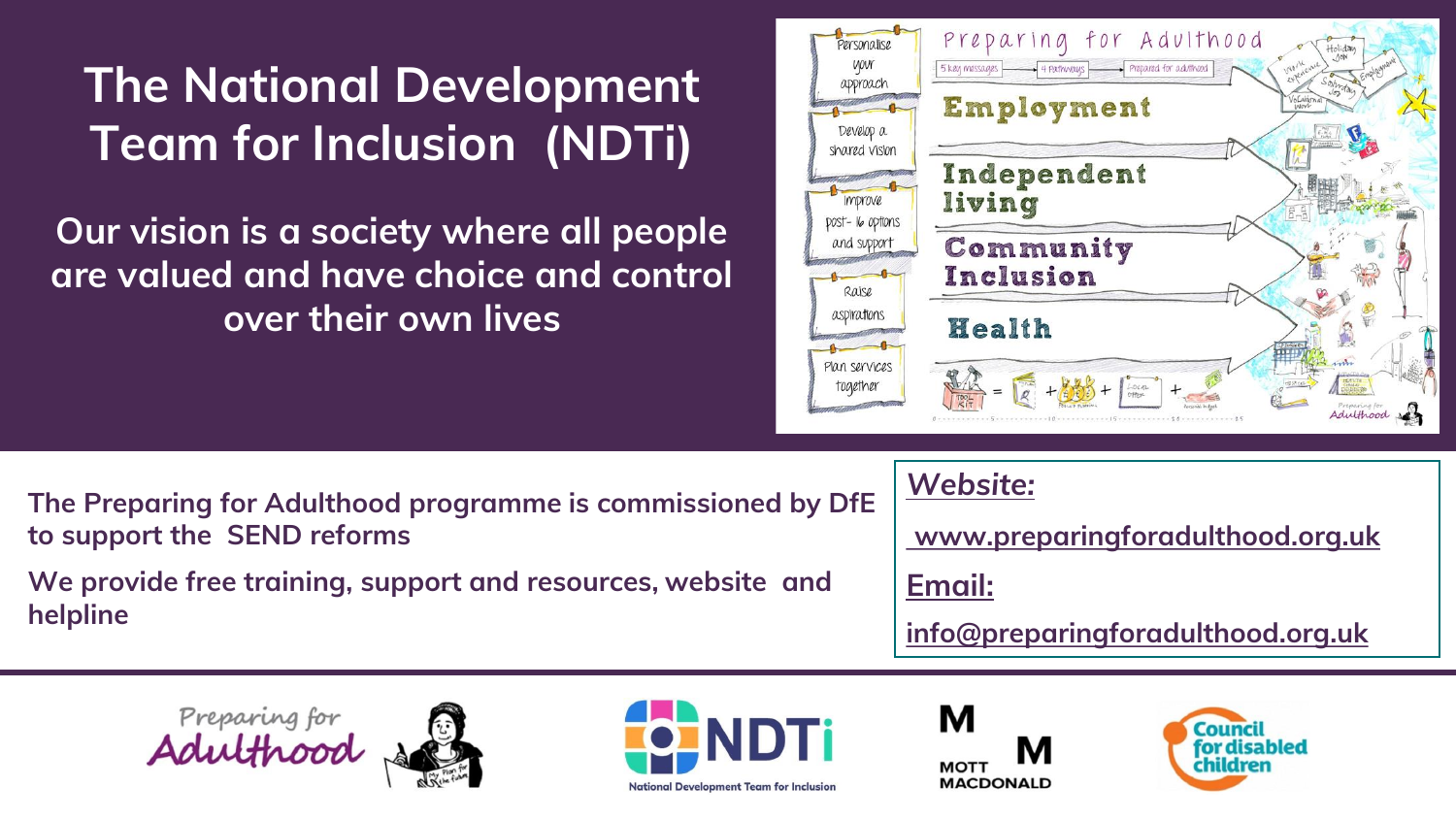

## Preparing for [Adulthood | PfA](https://www.preparingforadulthood.org.uk/) | Home Page

**Yorkshire and Humber Alice McColl [Alice.mccoll@ndti.org.uk](mailto:Alice.mccoll@ndti.org.uk)**

**North East and North West Barry Jones [Barry.Jones@ndti.org.uk](mailto:Alice.mccoll@ndti.org.uk)**



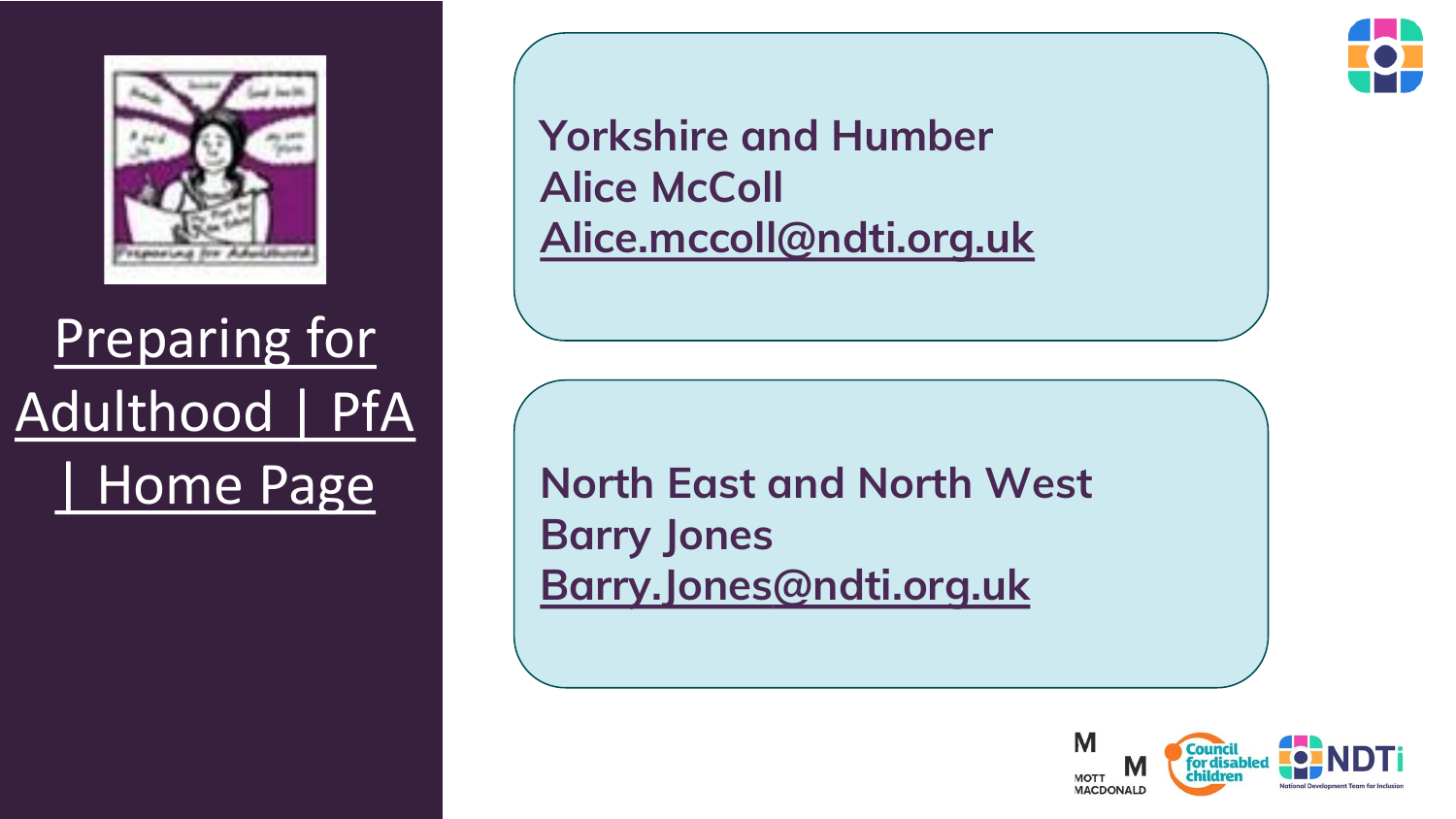# **PfA Employment Outcomes Snapshot**

Results from survey sent to attendees of the PfA Employment Outcomes event on 11 February 2022







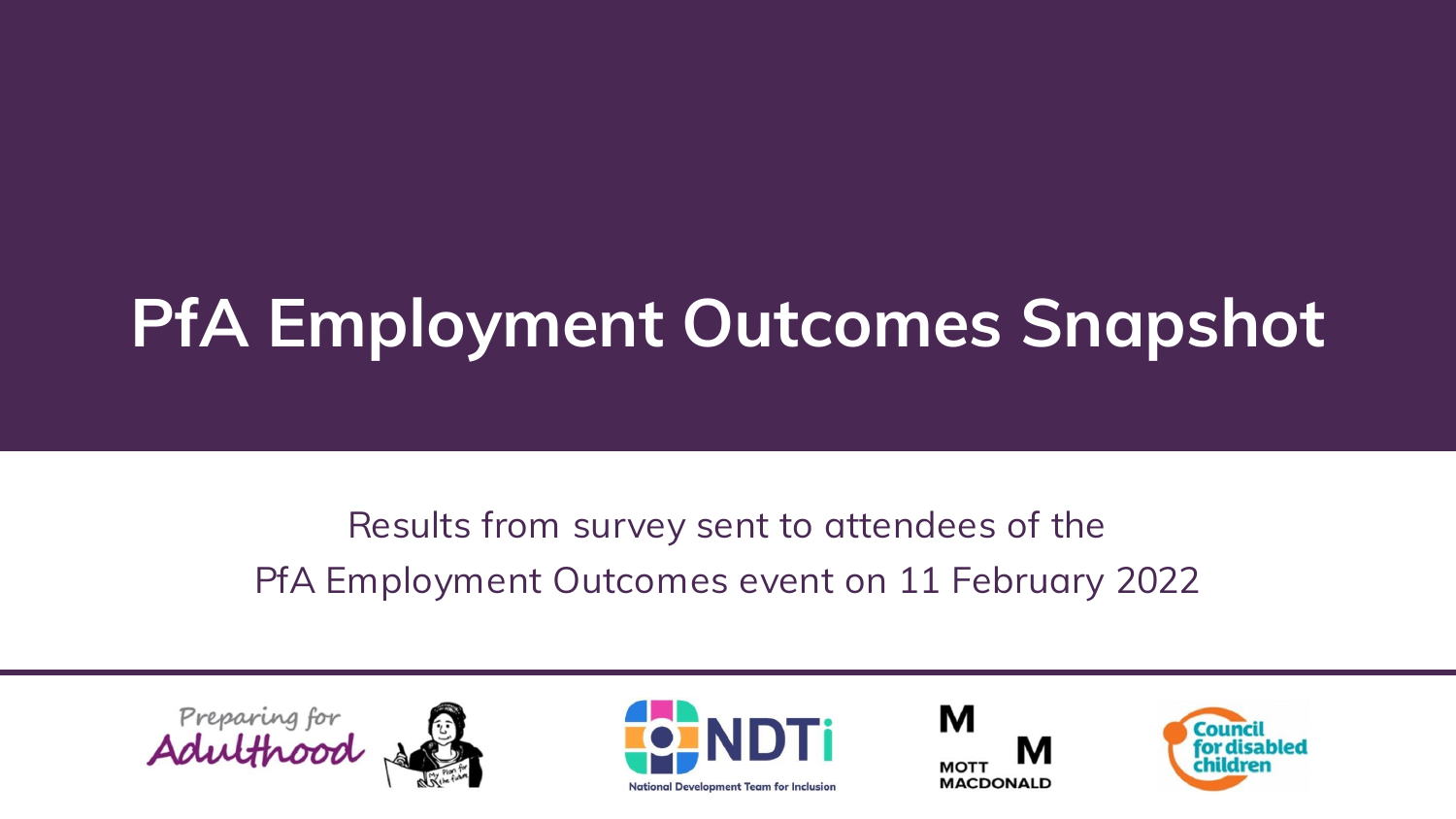

# **Responses By Region**

### 60 responses across the Yorkshire & Humber, North East and North West regions:



**North East North West** Yorkshire & Humber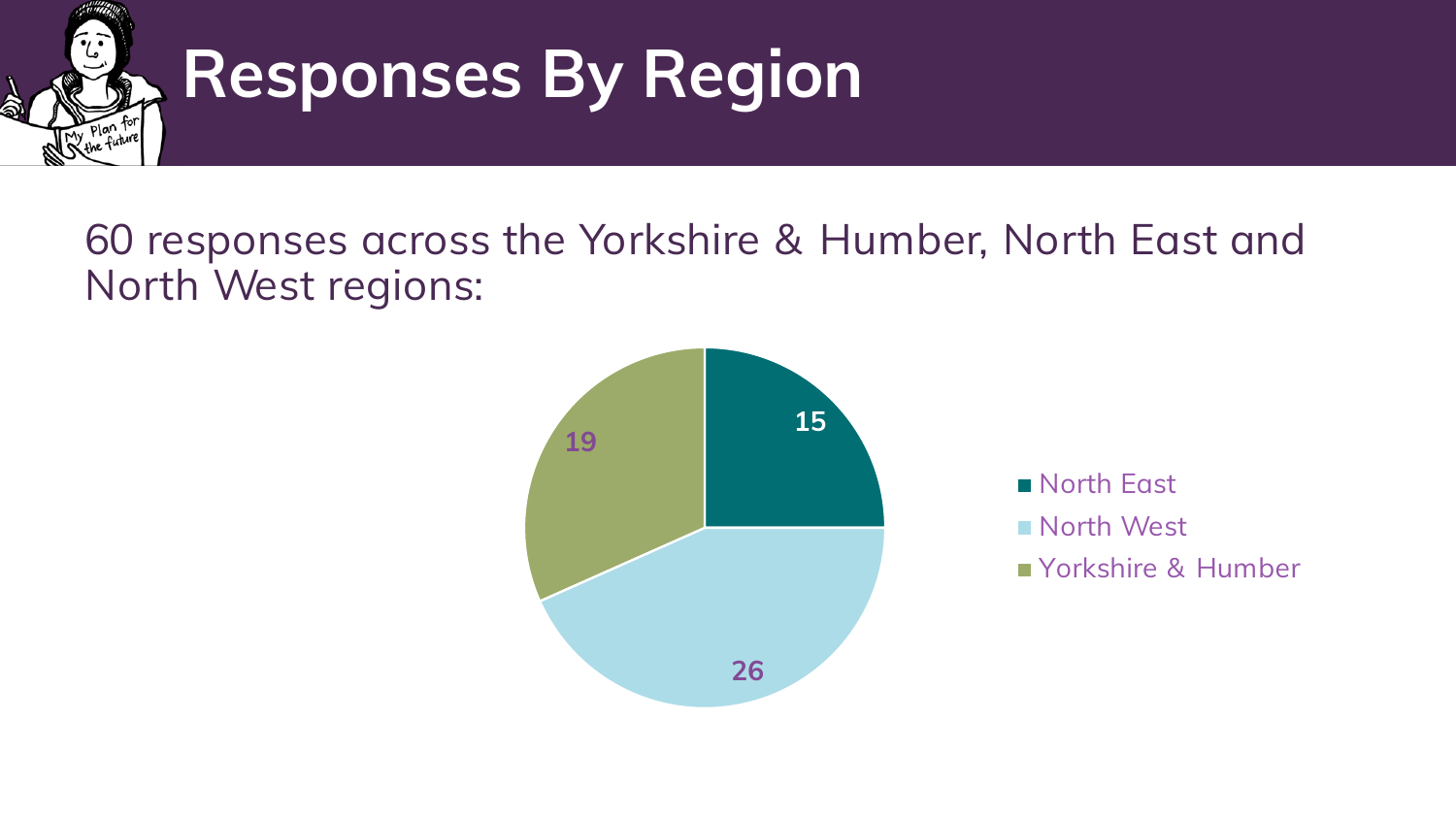

# **Responses By Local Area**

### Responses were received from 33 LAs:

Blackpool Bolton Bradford **Bury** Calderdale Cheshire East Cheshire West & Chester **Cumbria** Darlington Durham East Riding

**Gateshead** Hull Kirklees Knowsley Lancashire Liverpool **M**anchester Newcastle-upon-Tyne North Tyneside North Yorkshire Oldham

Redcar & Cleveland Rochdale Rotherham **Salford Sheffield** South Tyneside St Helens **Stockport** Sunderland **Wakefield** York



Number of responses by LA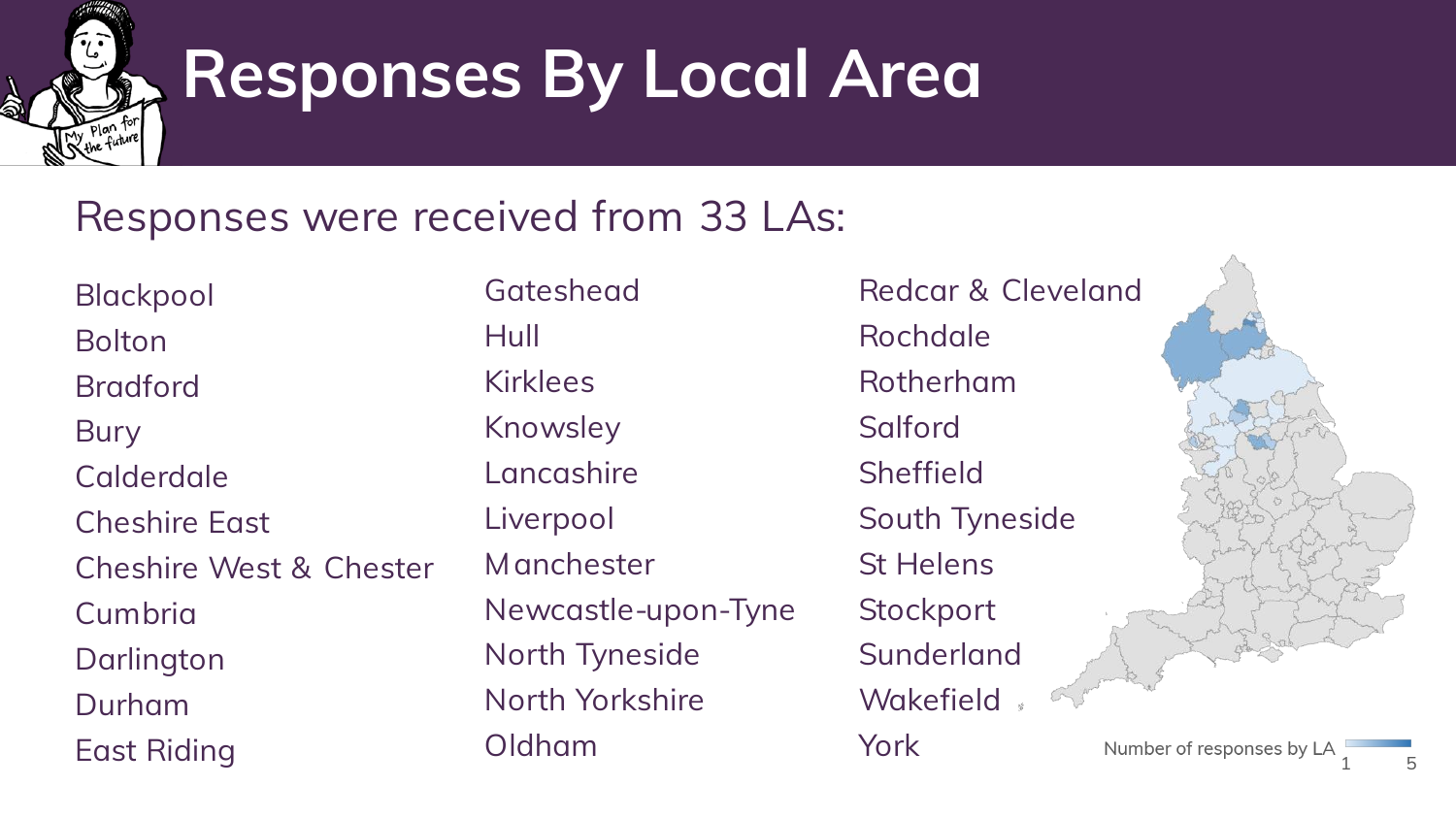

# **Securing Paid Employment**

### On a scale of 1-10, how well do you feel your LA is doing in work to enable young people with SEND to secure paid employment?

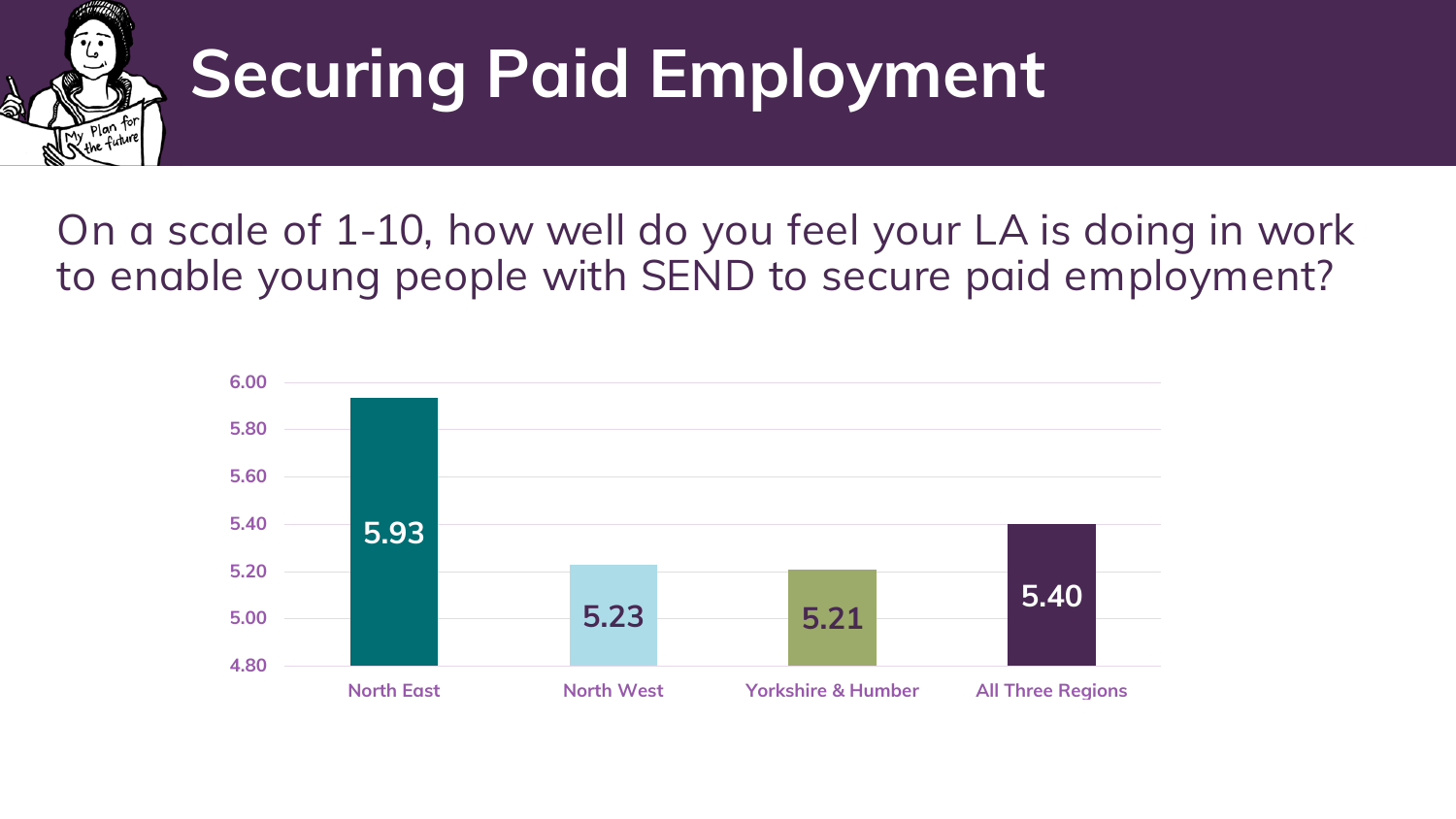

# **Securing Paid Employment**

## **What's working well to enable young people with SEND to secure paid employment? (multiple answers)**

- **Increased aspirations for** young people
- More employment outcomes seen in plans
- **Sufficient supported** employment provision
- Good engagement with employers
- Supported internships in the area



#### **'Other' responses included:**

- Draft NEET strategy and employment strategy
- Triple A PROJECT
- Progression Service
- Day Services
- Dedicated work skills pathway

■ Other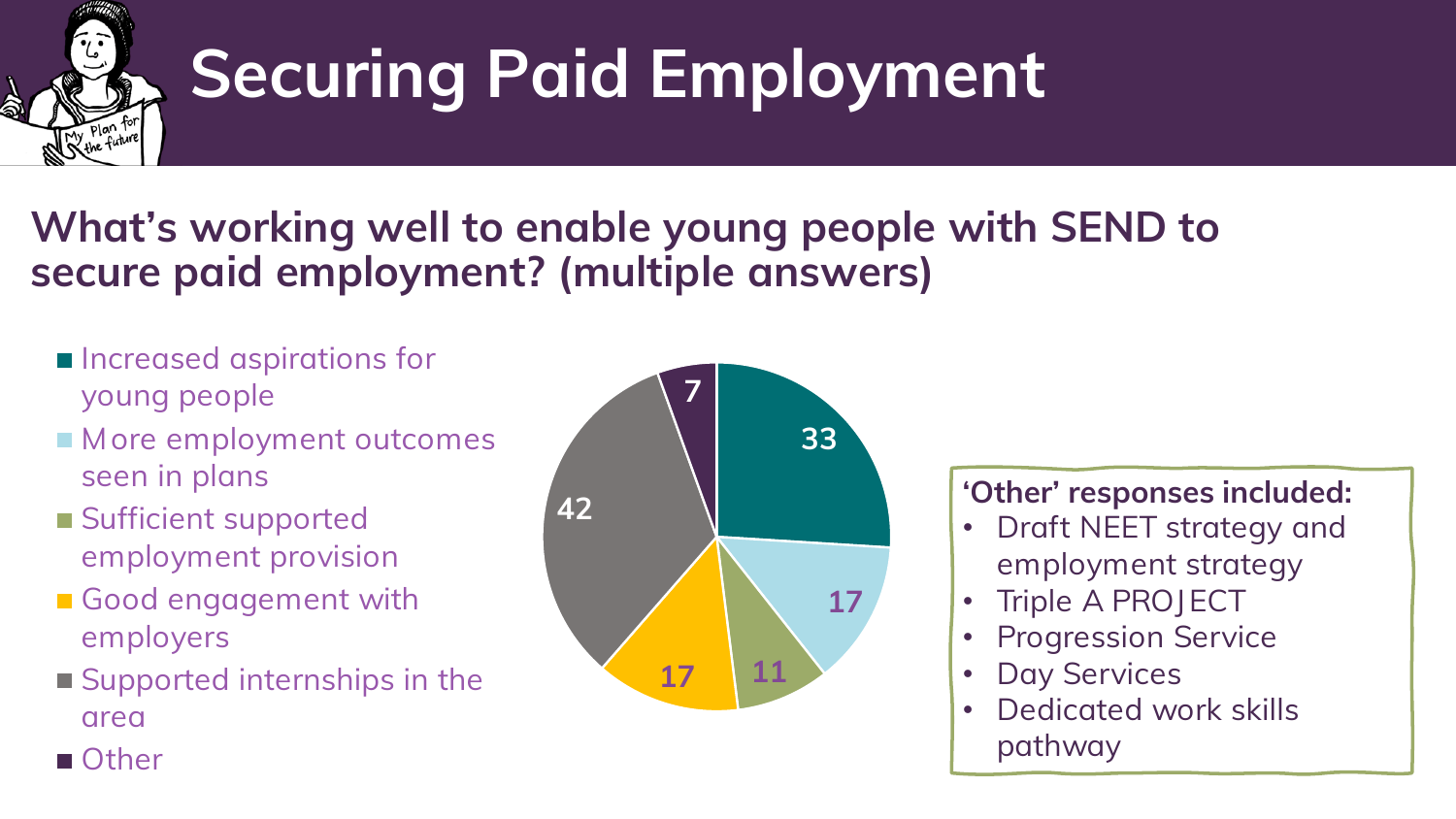

# **Supported Employment Forum**

### **Is there a supported employment (or equivalent) forum in your Local Area?**

| North West       | $13$ Yes | 10 Don't know | 3 No   |
|------------------|----------|---------------|--------|
|                  |          |               |        |
| North East       | 5 Yes    | 10 Don't know |        |
|                  |          |               |        |
| Yorks and Humber | 5 Yes    | 8 Don't know  | $6$ No |

Clear from responses that people from the same Local Area had different knowledge about whether there were forums in their local rea or not.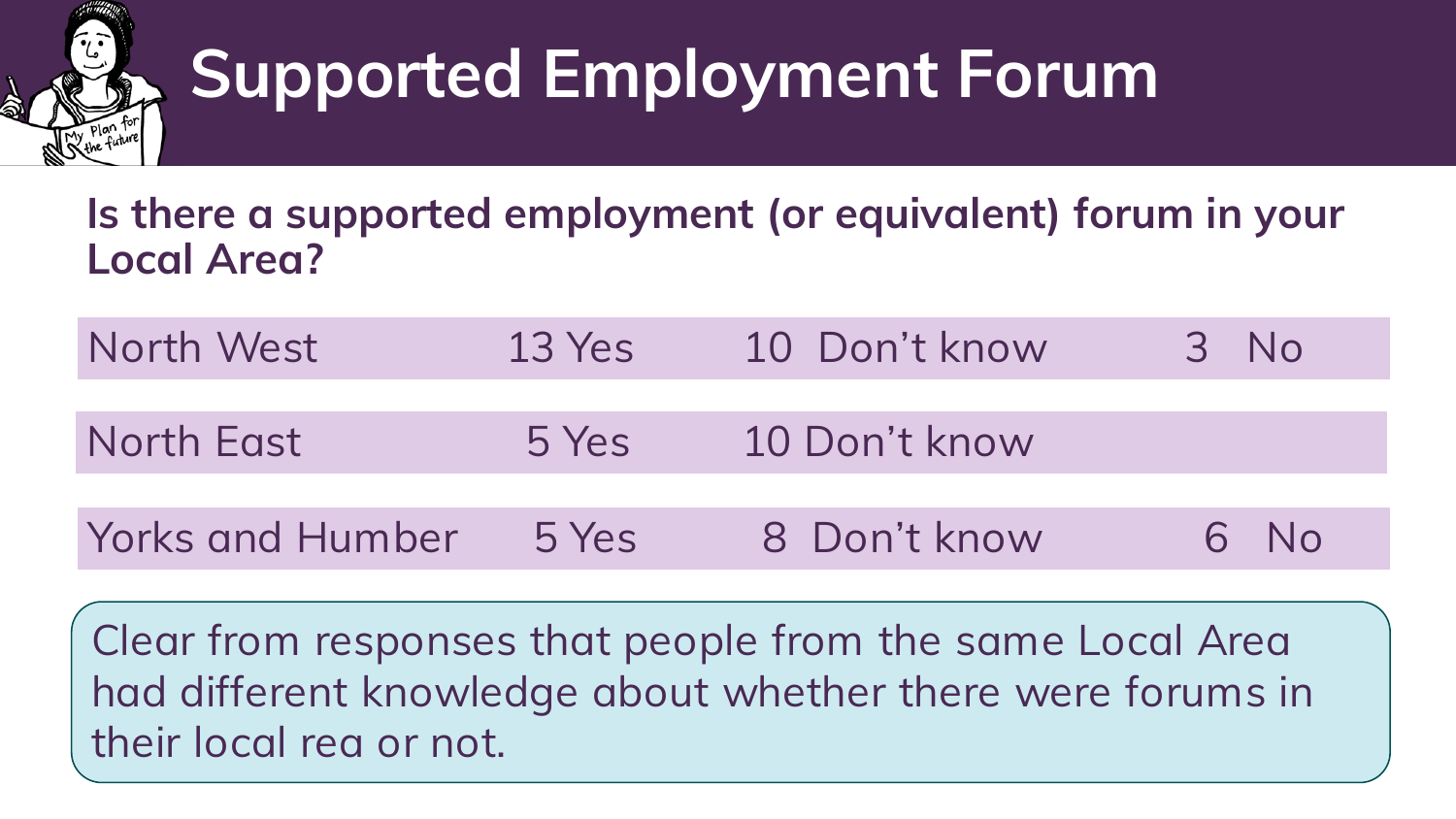

## **Supported Employment Forum, North East**

## Is there a supported employment (or equivalent) forum in your Local Area?



- Darlington, Don't know (1)
- Durham, Yes (1) / Don't know (2)
- Gateshead, Yes (1) / Don't know (3)
- Newcastle-upon-Tyne, Yes (1)
- North Tyneside, Yes (1) / Don't know (1)
- Redcar & Cleveland, Yes (1) / Don't know (1)
- South Tyneside, Don't know (1)
- Sunderland, Don't know (1)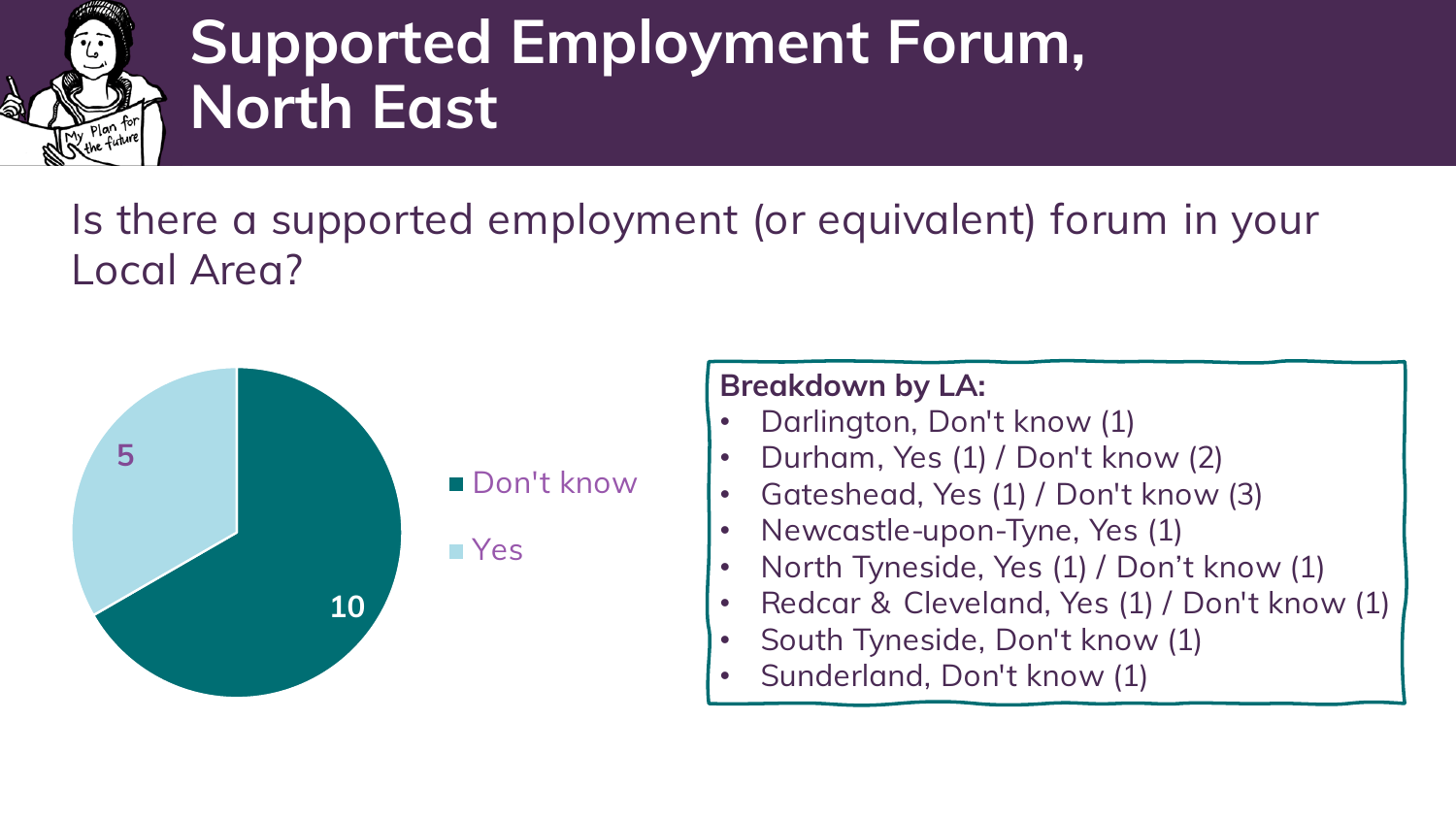

## **Supported Employment Forum, North West**

Is there a supported employment (or equivalent) forum in your Local Area?



- Blackpool, No (1)
- Bolton, Yes (2) / Don't know (1)
- Bury, Don't know (1)
- Cheshire East, Yes (1)
- Cheshire West & Chester, Yes (1)
- Cumbria, Yes (1) / Don't know (2)
- Knowsley, No (1)
- Lancashire, Don't know (1)
- Liverpool, Yes (1) / Don't know (1)
- Manchester, Don't know (1)
- Oldham, Yes (1)
- Rochdale, Yes (1)
- Salford, Yes (1)
- St Helens, Yes (4) / Don't know (1)
- Stockport, No (1) / Don't know (2)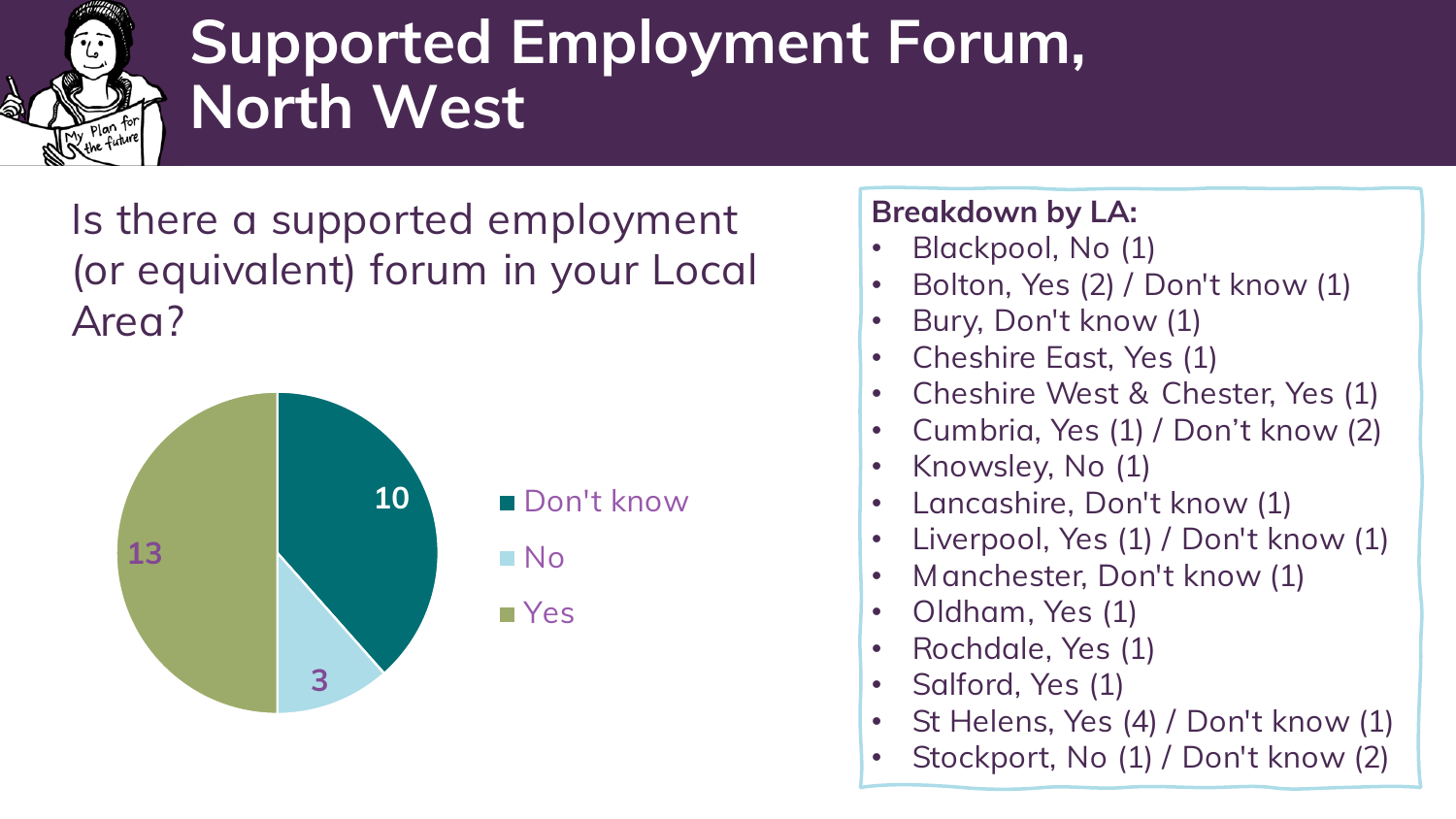

## **Supported Employment Forum, Yorkshire & Humber**

## Is there a supported employment (or equivalent) forum in your Local Area?



#### Don't know

No

**■**Yes

- Bradford, No (1) / Don't know (2)
- Calderdale, No (1) / Don't know (1)
- East Riding, Yes (2) / Don't know (1)
- Hull, Yes (1) / No (1)
- Kirklees, No (1)
- North Yorkshire, Yes (1)
- Rotherhams, Don't know (2)
- Sheffield, No (1) / Don't know (2)
- Wakefield, Yes (1)
- York, No (1)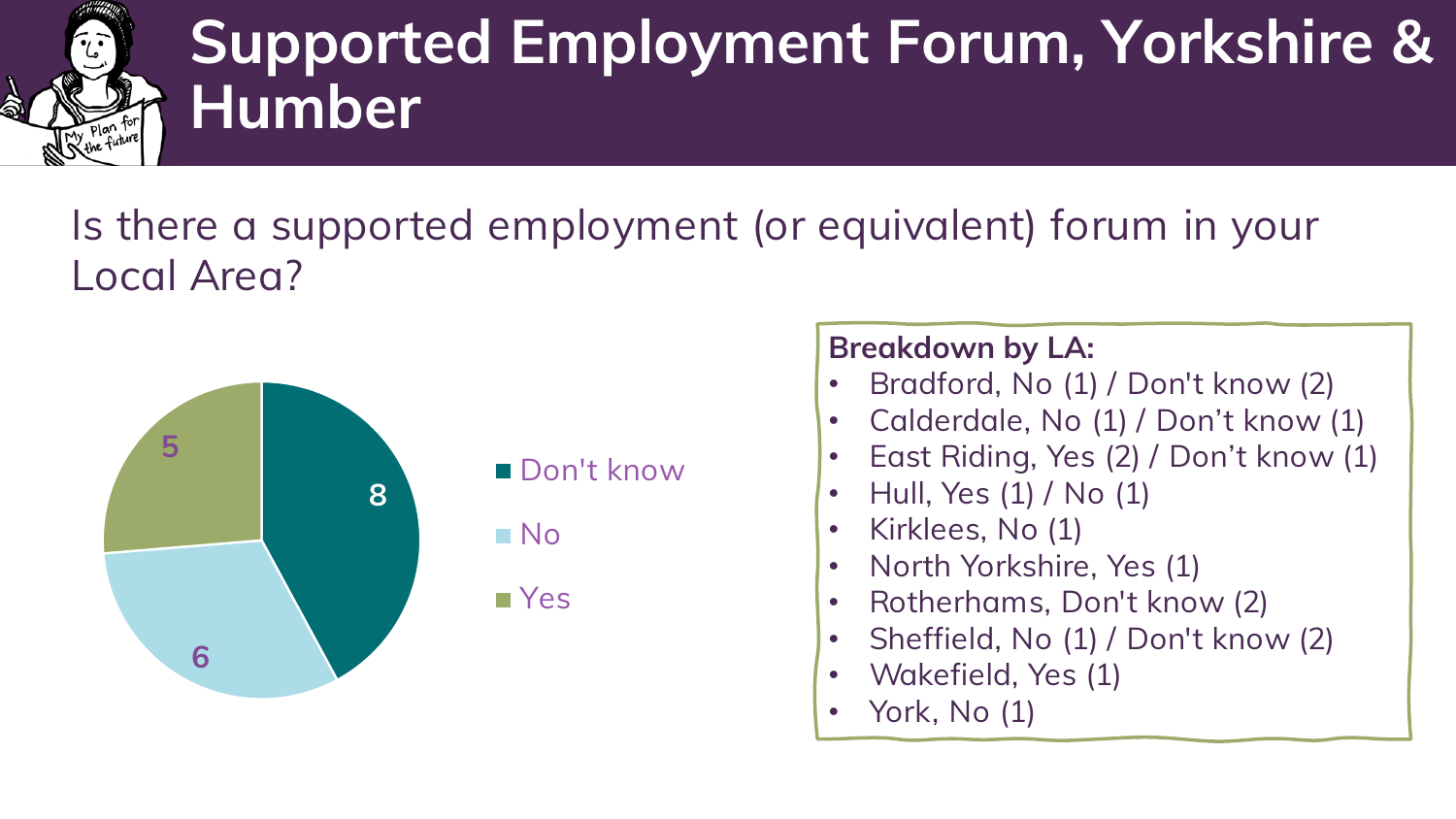

## **Employment Outcomes Data, North East**

### **Is data on employment outcomes for young people with SEND collected in your local area?**

#### **Breakdown by LA:**

- Darlington, Don't know (1)
- Durham, Yes (1) / Don't know (2)
- Gateshead, Yes (3) / No (1)
- Newcastle-upon-Tyne, Don't know (1)
- North Tyneside, Yes (1) / Don't know (1)
- Redcar & Cleveland, Yes (1) / No (1)
- South Tyneside, Don't know (1)
- Sunderland, Don't know (1)



No Yes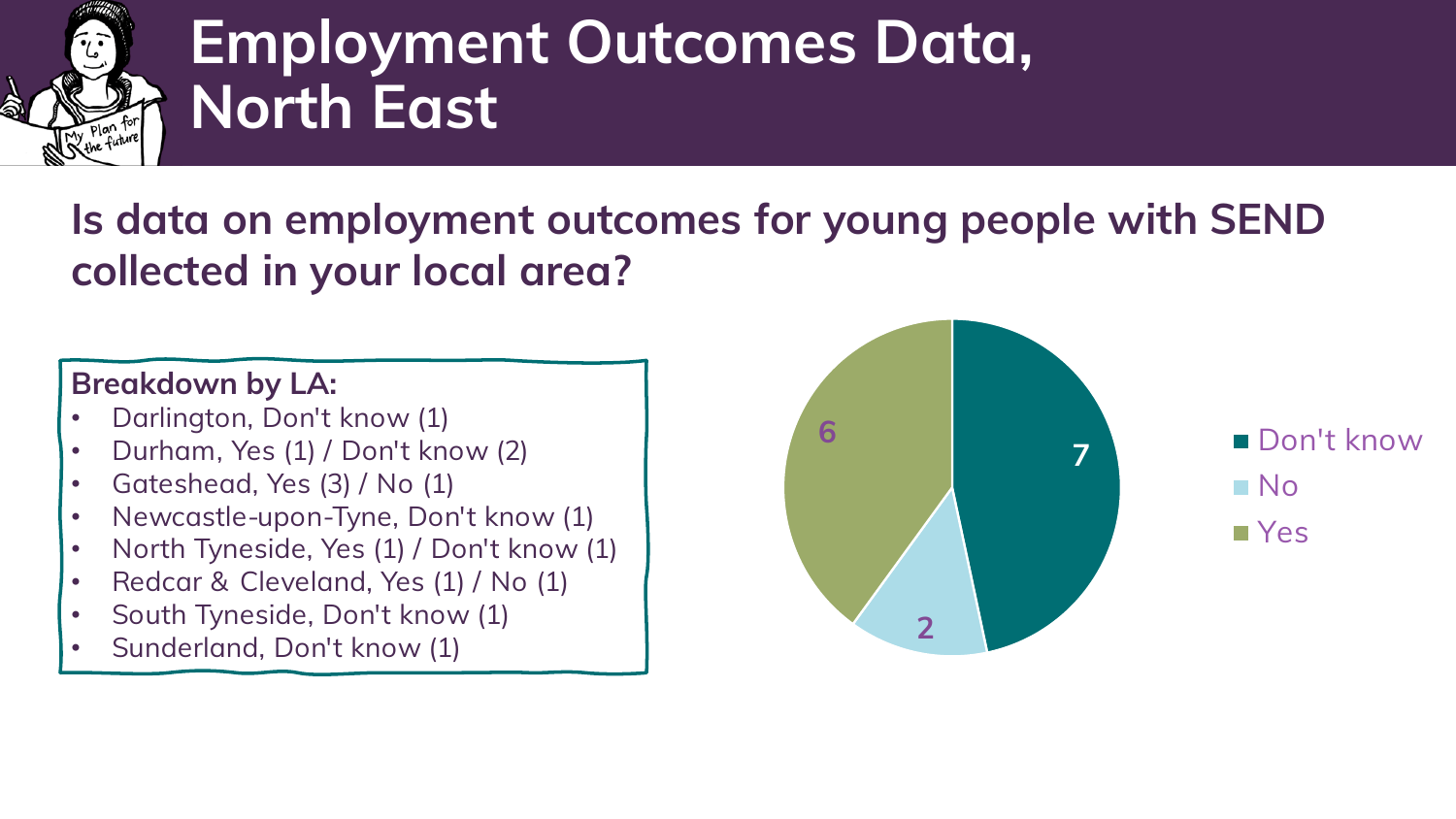

## **Employment Outcomes Data, North West**

#### **Breakdown by LA:**

- Blackpool, No (1)
- Bolton, Yes (1) / Don't know (2)
- Bury, Don't know (1)
- Cheshire East, Yes (1)
- Cheshire West & Chester, Yes (1)
- Cumbria, Yes (1) / Don't know (2)
- Knowsley, Yes (1)
- Lancashire, Yes (1)
- Liverpool, Yes (1) / Don't know (1)
- Manchester, Yes (1)
- Oldham, No (1)
- Rochdale, Don't know (1)
- Salford, Yes (1)
- St Helens, Yes (4) / Don't' know (1)
- Stockport, No (1) / Don't know (2)

### **Is data on employment outcomes for young people with SEND collected in your local area?**

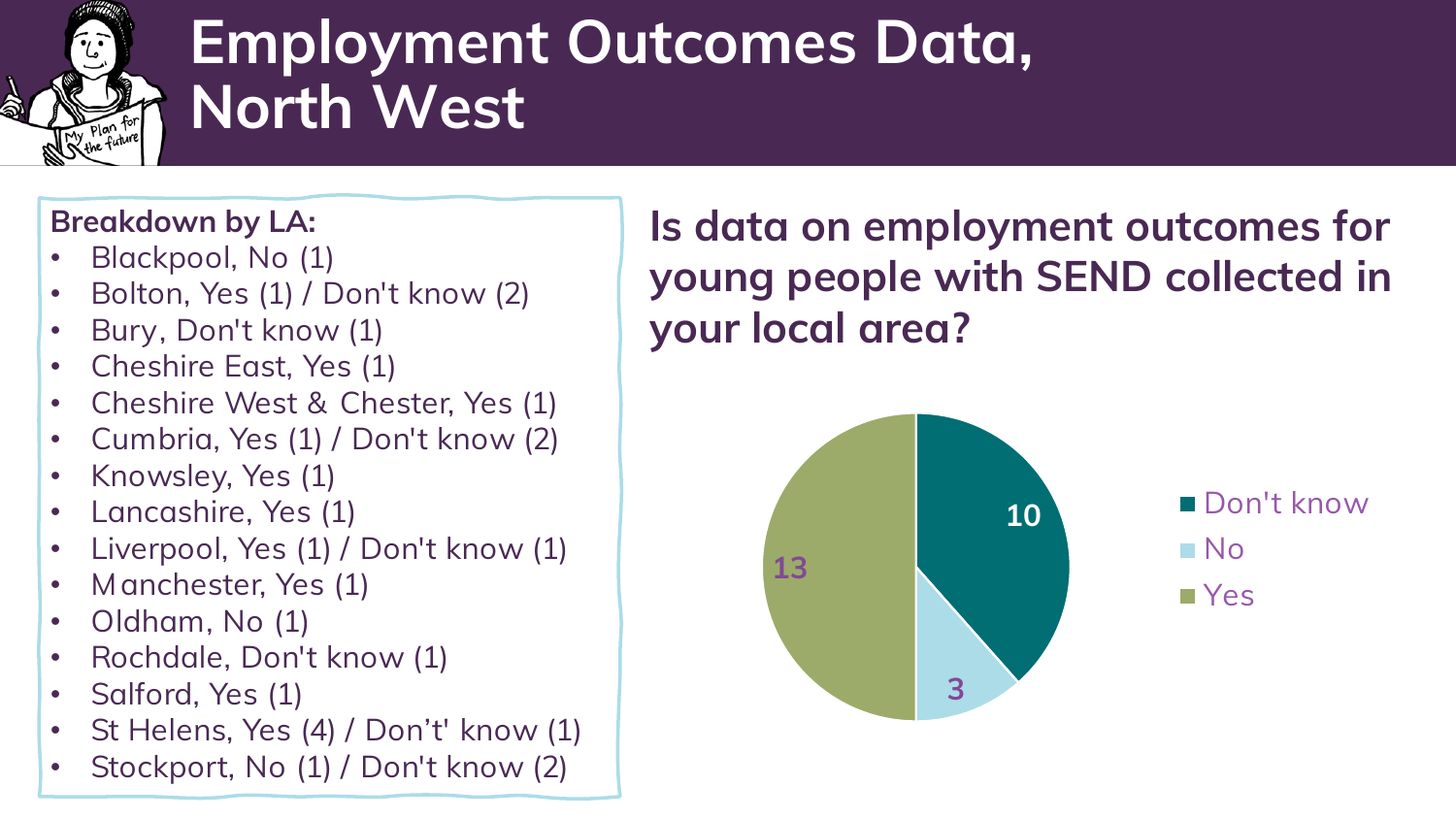

## **Employment Outcomes Data, Yorkshire & Humber**

### **Is data on employment outcomes for young people with SEND collected in your local area?**

- Bradford, Yes (2) / Don't know (1)
- Calderdale, No (1) / Don't know (1)
- East Riding, Yes (1) / No (1) / Don't know (1)
- Hull, No (2)
- Kirklees, Yes (1)
- North Yorkshire, Don't know (1)
- Rotherham, Don't know (2)
- Sheffield, No (1) / Don't know (2)
- Wakefield, Don't know (1)
- York, Don't know (1)

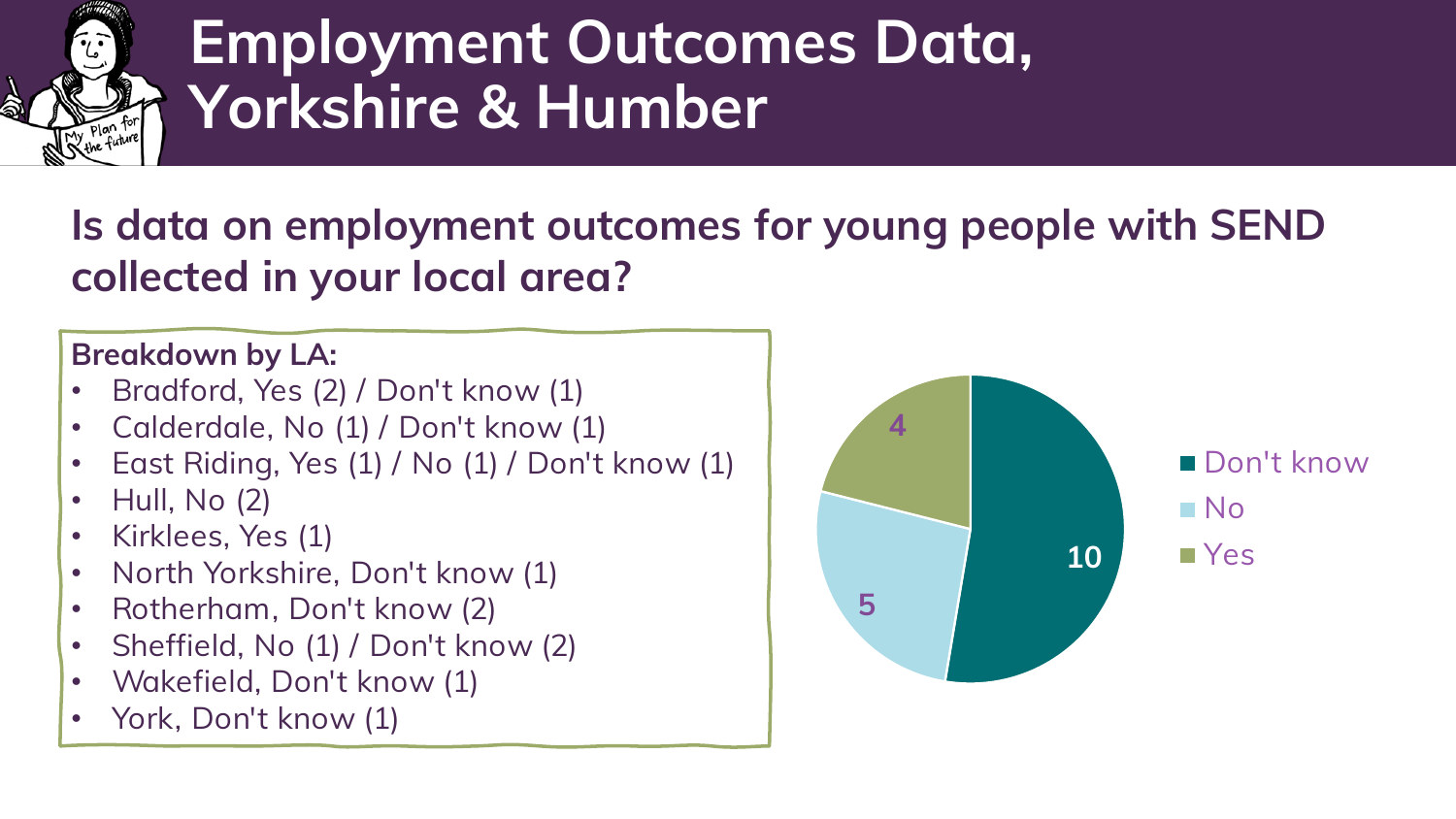

## **Strategy**

### **Do you have a SEND Employment Strategy?**

**Yes Gateshead** East Riding Newcastle Durham Bradford x 3 Redcare and Cleveland St Helens Rochdale N. Yorks Bolton

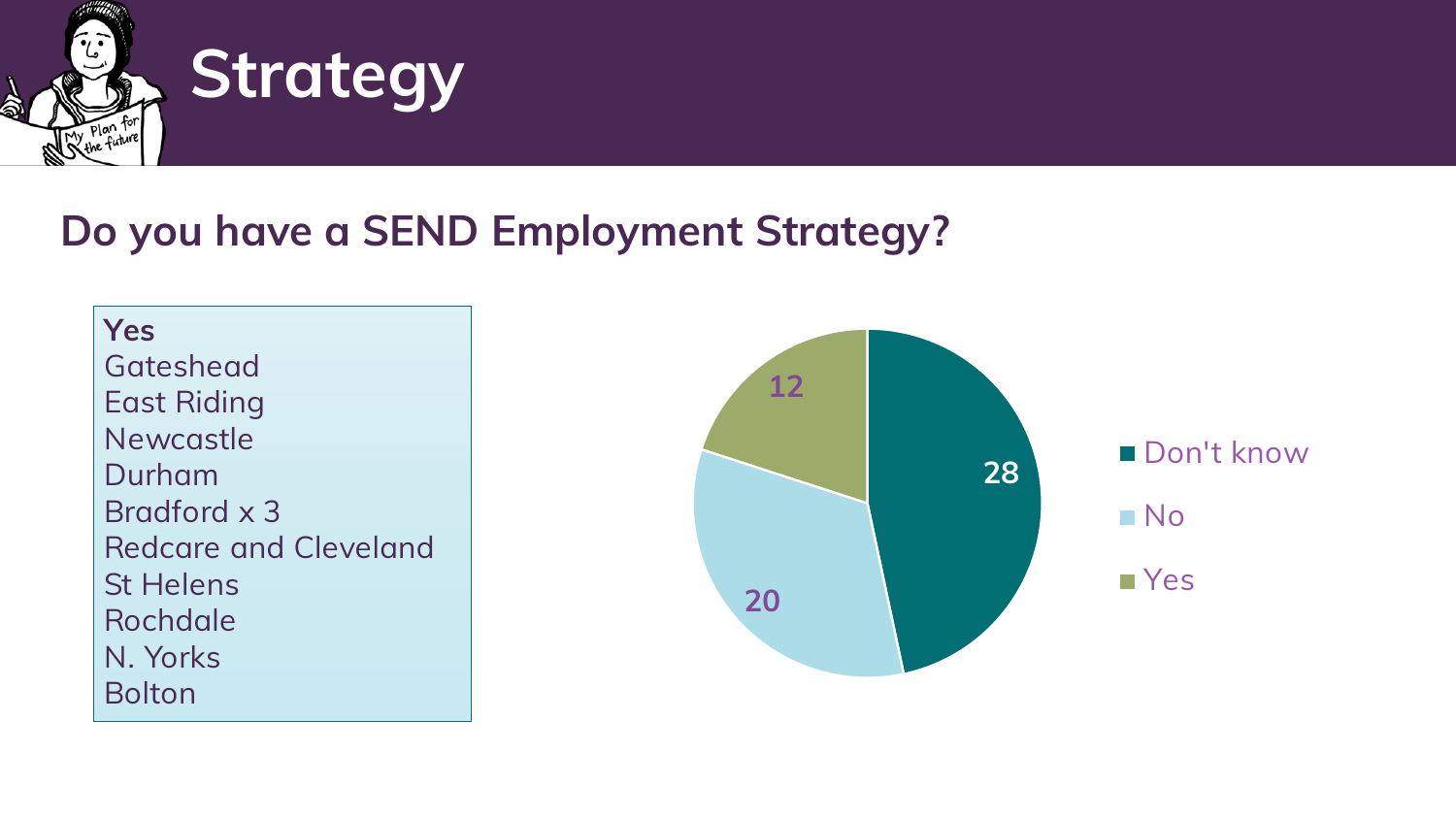

# **Strategic Priorities**

## **Are there strategic priorities for increasing pathways to employment for young people with SEND in your local area?**

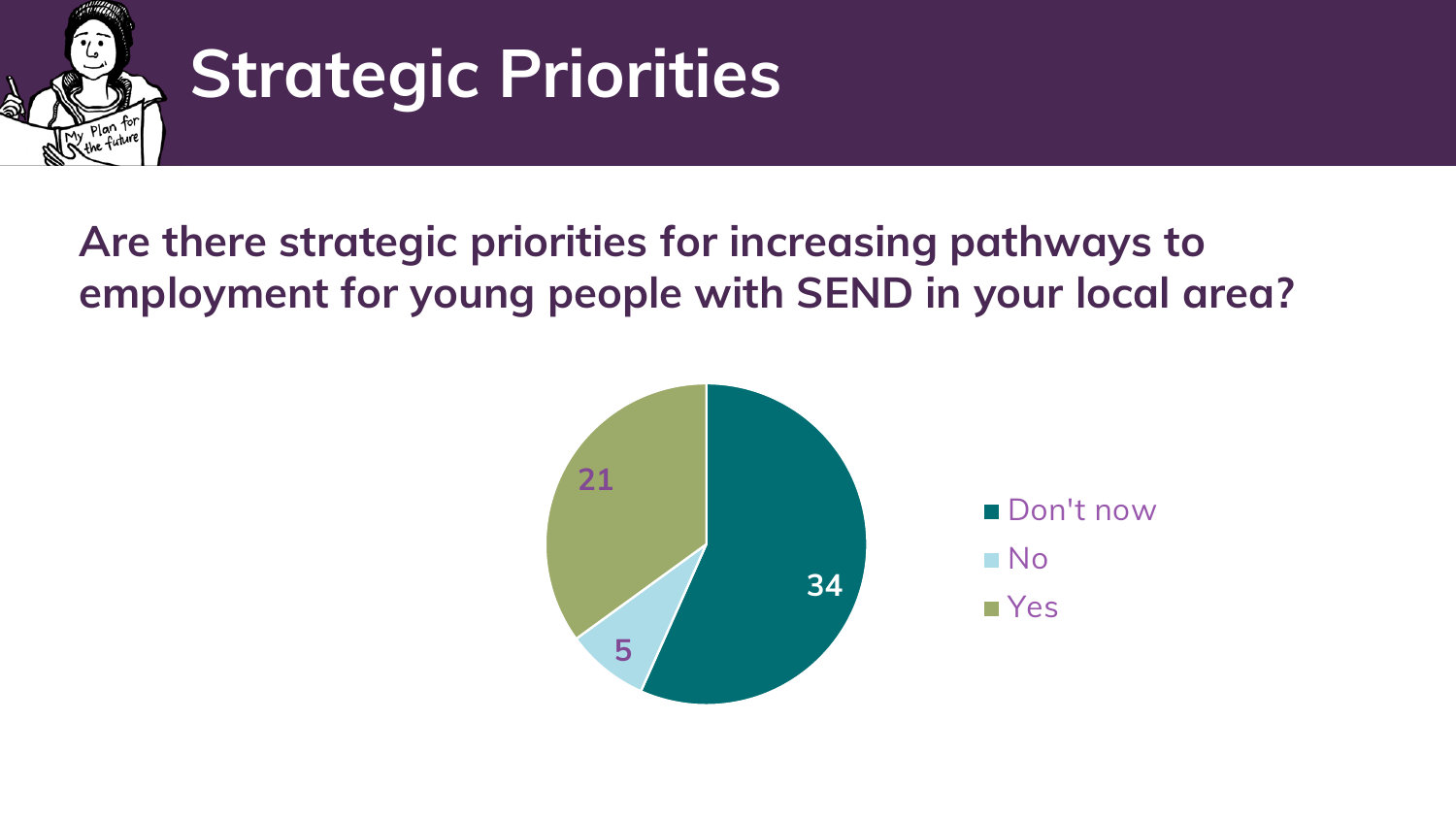

## **What are the top strategic priorities relating to this agenda?**

**Creating training and employment pathways for young people with SEND Supported apprenticeships Focus on outcomes PfA included in EHCPs** Support Project Search graduates to gain employment Getting young adults with SEND into sustainable long-term employment **Increasing the supported internship offer**

**Working with local employers** to increase work experience/work placements **Better links with further education Increase the range of opportunities Decrease the number of SEND learners that become NEET**